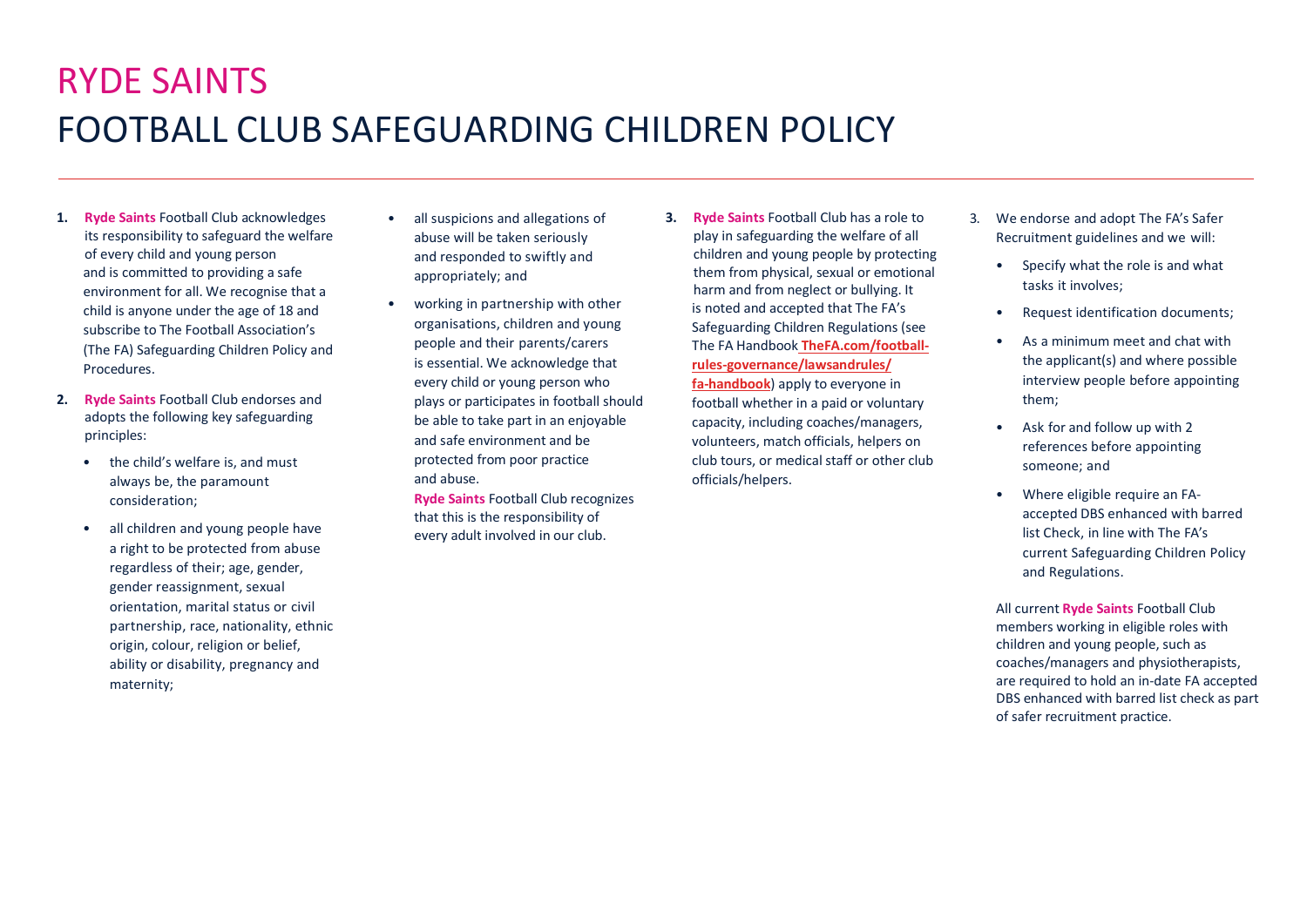If there are concerns regarding the appropriateness of an individual who is already involved or who has approached us to become part of **Ryde Saints** Football Club, guidance will be sought from the County Football Association (CFA). It is noted and accepted that The FA will consider the relevance and significance of the information obtained via the DBS process and that all suitability decisions will be made in accordance with legislation and in the best interests of children and young people.

It is accepted that The FA aims to prevent people with a history of relevant and significant offending from having contact with children or young people and the opportunity to influence policies or practice with children or young people. This is to prevent direct sexual or physical harm to children and to minimise the risk of 'grooming' within football.

- 4. **Ryde Saints** Football Club supports The FA's Whistle Blowing policy (as described in this paragraph) which requires any adult or young person with concerns about an adult in a position of trust within football can 'whistle blow' by contacting The FA Safeguarding Team on **0800 169 1863**, by writing to The FA Case Manager at The Football Association, Wembley Stadium, PO Box 1966, London SW1P 9EQ, by emailing **Safeguarding@TheFA.com** or alternatively by going direct to the Police, Children's Social Care or the NSPCC. **Ryde Saints** Football Club encourages everyone to know about The FA's Whistle Blowing Policy and to utilise it if necessary.
- 5. **Ryde Saints** Football Club has appointed a Club Welfare Officer (Youth Teams) ("CWO") in line with The FA's role profile who has completed the Safeguarding Children and Welfare Officers Workshop by the CWO. The post holder will be involved with ongoing Welfare Officer training provided by The FA and/or CFA. The CWO is the first point of contact for all club members regarding concerns about the welfare of any child or young person. The CWO will liaise directly with the CFA Designated Safeguarding Officer and will be familiar with the procedures for referring any concerns. The CWO will also play a proactive role in increasing awareness of respect, poor practice and abuse amongst club members.
- 6. We acknowledge and endorse The FA's identification of bullying as a category of abuse. Bullying of any kind is not acceptable at our club. If bullying does occur, all players and parents/carers should be able to access our antibullying policy and know that incidents will be dealt with appropriately. Incidents need to be reported to the CWO and in cases of serious bullying the CFA Designated Safeguarding Officer may be contacted.
- 7. Codes of conduct for Players, Parents/ Spectators, Officials and Coaches (as required by the CPSU Safeguarding Standards) have been implemented by **Ryde Saints** Football Club. In order to police these codes of conduct the club has clear actions it will take regarding repeated or serious misconduct at club level and

acknowledges the possibility of potential sanctions which may be implemented by the CFA in more serious circumstances.